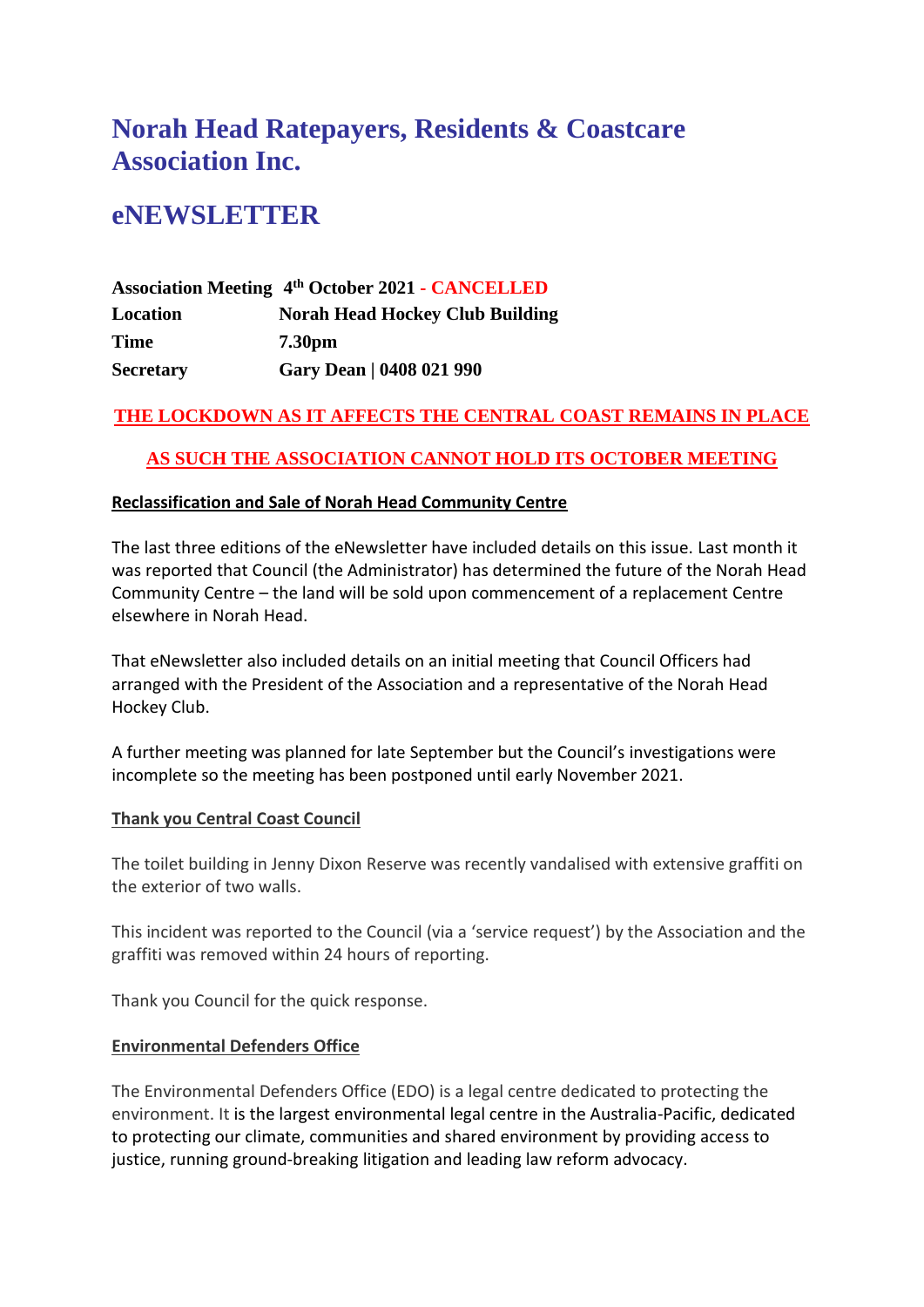EDO is an accredited community legal service and a non-government, not-for-profit organisation that uses the law to protect and defend Australia's wildlife, people and places.

EDO's activities rely heavily upon corporate sponsorship and donations from community groups. The Association is a 'friend' of EDO and makes small annual donations. The Association has taken the view over the years that because our community is located in an environmentally sensitive area it may be necessary for our community to call upon help from organisations like EDO if at any time a planned development in our community was considered to be unacceptable.

EDO's most recent victory was its support given to the local community based 'Bylong Valley Protection Alliance', located in the Upper Hunter, in opposing a planned major coal mine. The extract below from the latest EDO Newsletter emphasises the importance of grassroots campaigns and financial support for the EDO.

# *"Dear Friend,*

*It's taken seven years of legal work, three massive court victories and the support of thousands of people like you — but we may finally have seen off one of Australia's most controversial greenfield coal mines.*

*Our clients, the Bylong Valley Protection Alliance have just scored another incredible legal victory in their fight to protect their pristine valley against a destructive and climatewrecking coal mine – this time in the NSW Court of Appeal.*

*The court upheld a landmark decision to refuse the Bylong Coal Project – it's the latest crucial win in a legal fight that saw the project refused back in 2019 and then again late last year.*

*Important victories like this are the result of years of painstaking legal and scientific work and community engagement by the Environmental Defenders Office.*

*These wins are only made possible by the generous support of people like you – and you can be a crucial part of the next major court win for climate and communities."*

The Association will maintain its minor funding support to the EDO.

# **Contact Police**

| Crime in Progress                                        | 000      |
|----------------------------------------------------------|----------|
| Anti-social behaviour, Vandalism, Speeding Vehicles etc. | 131444   |
| <b>Toukley Police</b>                                    | 43901299 |

Details provided to the Police are treated confidentially.